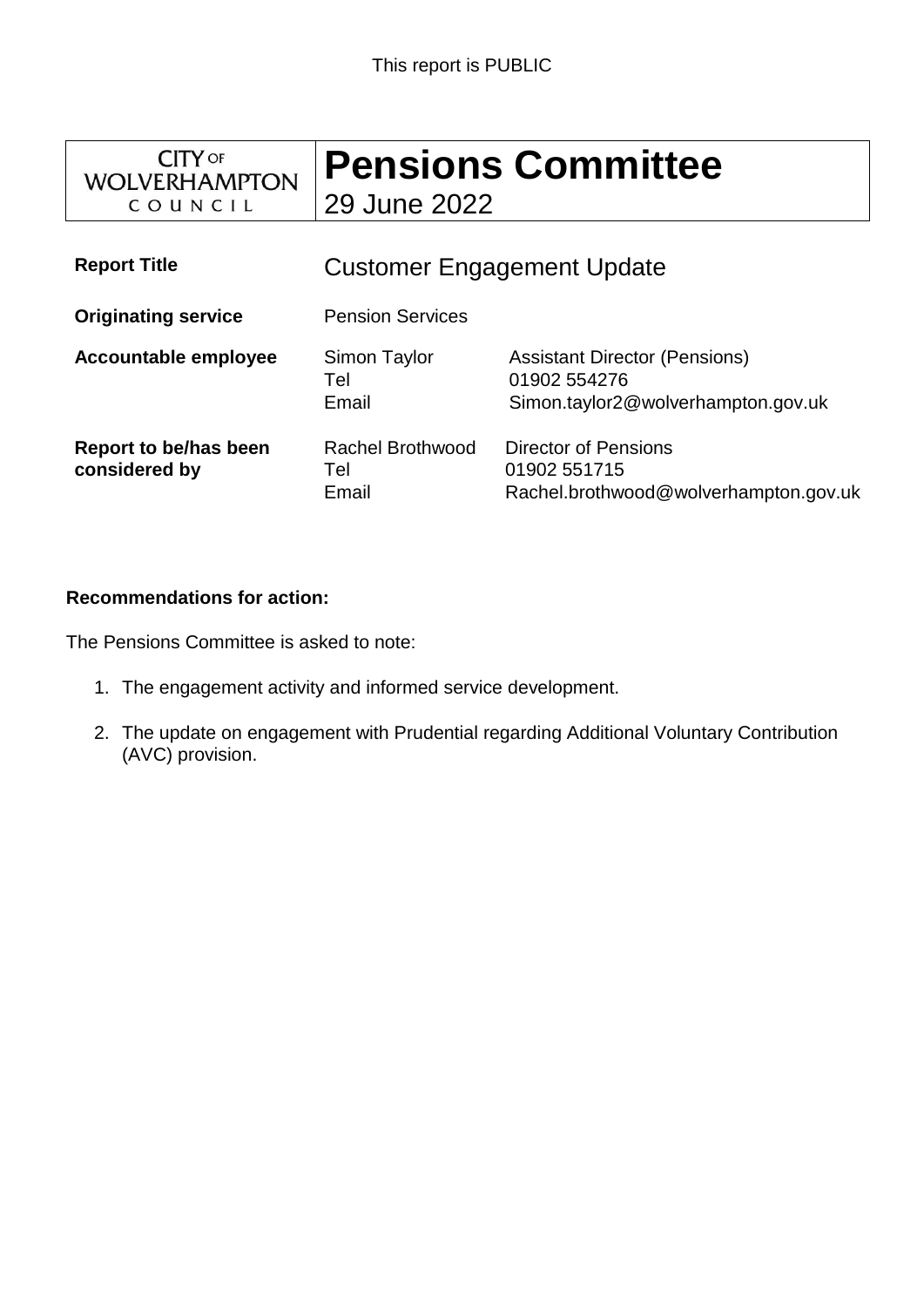# **1.0 Purpose**

- 1.1 To provide the Committee with an update of the Fund's customer engagement activity from 1<sup>st</sup> January 2022 to 31<sup>st</sup> March 2022 and to cover future planned customer engagement activity in the context of the Fund's Customer Engagement Strategy.
- 1.2 To also cover more specific elements of employer and member engagement including the Customer Engagement Plan (appendix A).

## **2.0 Background**

2.1 One of the Fund's key objectives is to engage to improve outcomes for our customers. In line with this objective, the Fund has published, and keeps under review, a Customer Engagement Strategy, to review satisfaction and help inform improvements to its pension services.

## **3.0 Member engagement & communication**

- 3.1 The Member Services team continues to deliver member support via hybrid channels including member webinars, face to face presentation and followed up with individual consultations as required. During this reporting period **1,317** members attended our presentations, webinars and workshops (24% increase compared to previous reporting period). These were followed by **132** individual member consultations. Our events are delivered at various times throughout the day to accommodate attendance around member work commitments. This delivery and the associated feedback are summarised in appendix B**.**
- 3.2 During this reporting period, the Member Services Team provided **13** satellite support events to **139** hard to reach members. These are members who may not normally be able to access our services due to the nature of their work and location, which might include access to web-based delivery (i.e. computer facilities), working hours or 'satellite' locations.
- 3.3 Through the "Be Pension Smart & Take Control of your benefits" campaign, the Fund continues to encourage members to view and manage their pension record online using the [pensions portal.](https://portal2.wmpfonline.com/) During this reporting period registrations increased by **4,245** bringing the total pension portal registrations to **118,950** at the end of March 2022.
- 3.4 The Fund continues to promote aspects of our work via the social media platform [LinkedIn.](https://www.linkedin.com/company/west-midlands-pension-fund) Since the last reporting period a further **5,089** people have interacted with our variety of articles from sharing shortlisting for award success to advertising our Pension Roadshow events.
- 3.5 From the 17 January 2022 to 1 February 2022 the Member Services Team delivered virtual Pension Roadshows across district councils to explain members annual benefit statements and to encourage them to engage with their benefits. The team delivered **16** digital roadshows which attracted **342** members.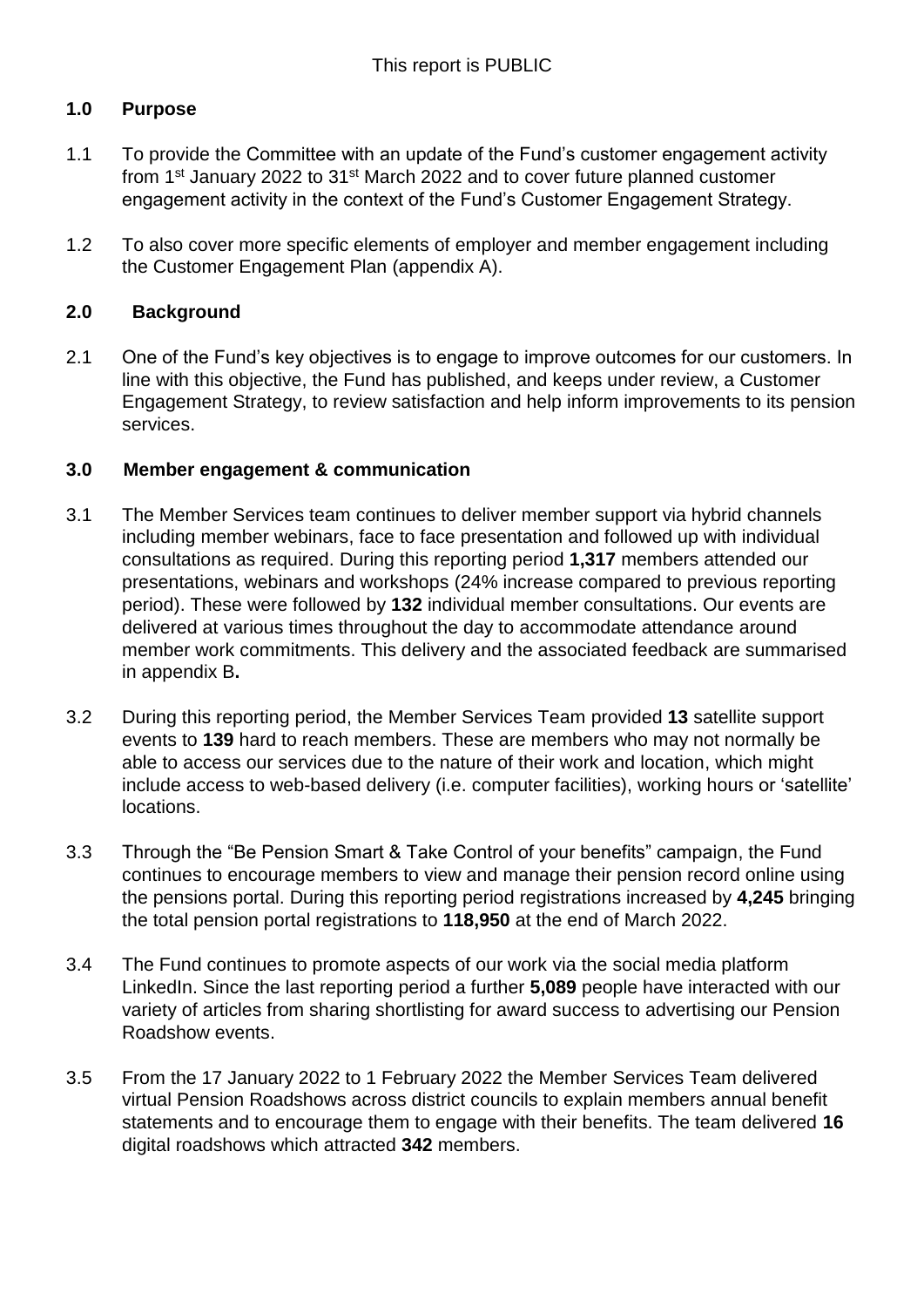- 3.6 The West Midland Pension Fund roadshow bus has facilitated **8** roadshows at Depot locations across the West Midlands region. This will be the first time the roadshow vehicle has been out since the start of the pandemic in 2020, and we are pleased to report that **207** members came on board the roadshow bus to receive pension support.
- 3.7 During this reporting period the Fund's member video suite (providing on-demand support and guidance to members) is currently being updated and modernised with a new easier to watch style, commencing with a video to explain to pensioner members how pensions increase works and how it is applied to their benefits.
- 3.8 The Fund produced its annual newsletter for our pensioner members which was sent in print to over **110,000** members along with their annual P60s. To complement the newsletter, a bulk email was sent to **47,711** of our pensioner members for whom we hold valid email addresses, **75.4%** of these members read the bulk email and used the signposting that it provided. The newsletter contained important updates for members including the opportunity for them be part of a new active engagement forum.
- 3.9 "Planning your retirement" workshops are still proving to be popular with members who are over the age of 55. In this quarter the Member Services Team delivered **19**  workshops to active members which helped **373** members with their retirement planning. Due to the success and demand of these workshop we are currently designing workshops for deferred members which we hope to pilot later in the year.
- 3.10 Member information leaflets and videos have been updated and are now being uploaded to the Fund's website. There have been **391,000** web page views in this quarter.
- 3.11 Our reception and on-site event service re-opened in April 2022, following our re-location to i9. To support with this, a new visitor management system has launched, allowing us to track and monitor visitor analytics. This information will be summarised for Committee as it develops.
- 3.12 Customer feedback is key to understanding our customer's journey, highlighting our strengths and any gaps in the service we deliver so that we can continually improve the services we offer. Some service enhancements made over the period includes:
	- Revising several telephone logs to increase the information available to the Customer Services Team during calls
	- Making improvements to the beneficiary payment letters
	- Enhancing the training available for Customer Service Staff through revised development plans

During the quarter, several surveys were issued to members and employers to assess overall satisfaction levels on a wide range of processes. Over the period, our satisfaction levels were measured as 83%.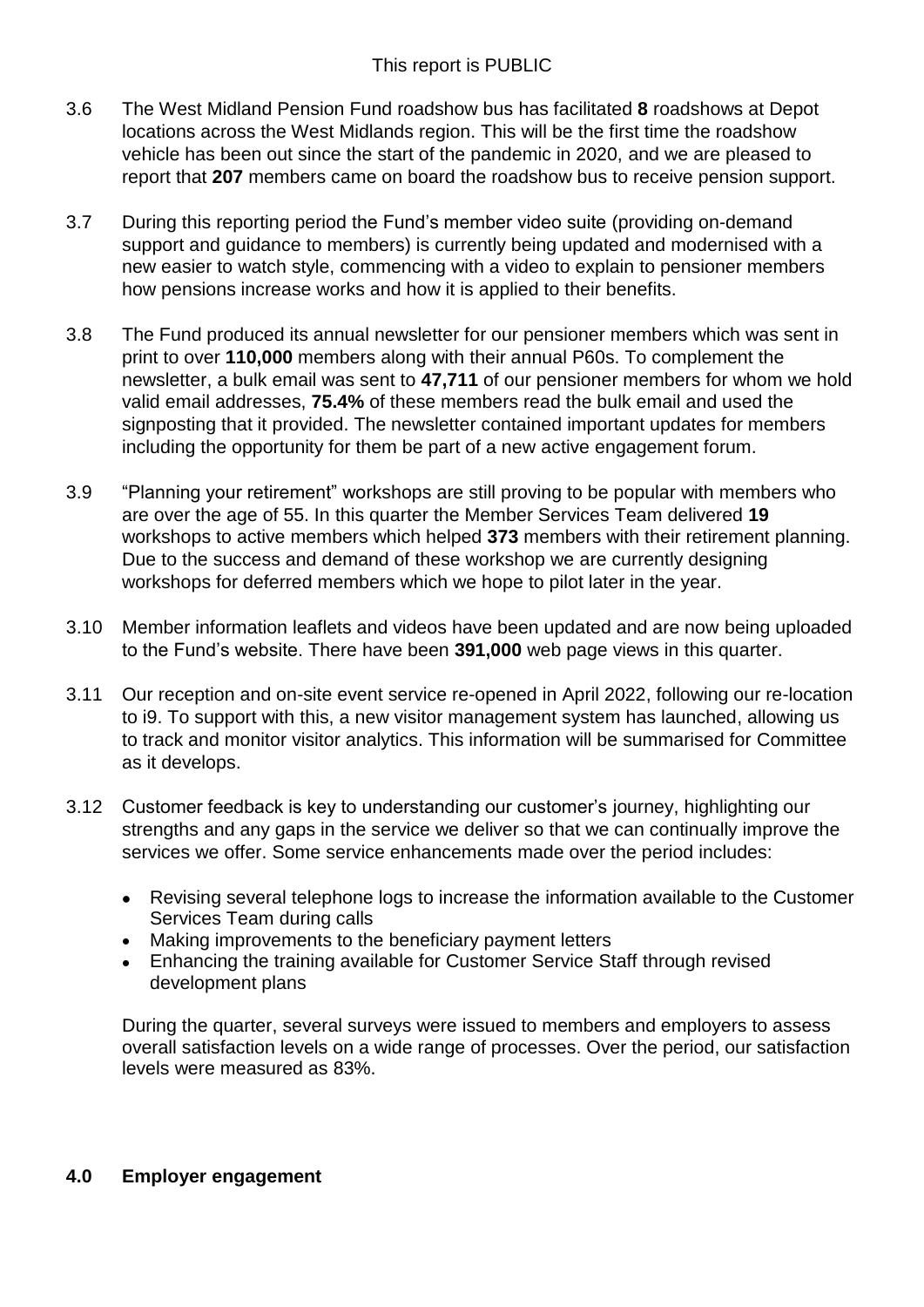## **4.1 Employer Peer Group**

- 4.1.1 Invites have now been issued to all employer contacts inviting them to sign up to the 2022/23 Employer Peer Group cycle.
- 4.1.2 So far expressions of interest have been received by 18 individuals representing a varied cross section of the employer base, including district councils, Universities and their subsidiaries, Colleges, Multi Academy Trusts, and admitted bodies.
- 4.1.3 The new cycle will commence in June with the first meeting being delivered virtually following preference feedback received from attendees with future sessions to be delivered in a hybrid format including face to face and virtual attendees.
- 4.1.4 The agenda for the first meeting includes an update on the change in pension administration system and how the Fund will be working with employers to manage the change-over planned for April 2023, discussions about the 2022 Actuarial Valuation and a discussion with the Member Services team regarding the future expectations for delivery of member support.

#### **4.2 Employer Webinars**

- 4.2.1 The Employer Services team has continued to deliver a programme of employer education over the quarter with a further 5 virtual sessions delivered to 17 attendees representing 6 organisations. The sessions are free to attend and provide a useful refresher for existing staff or as an introduction to processes for those who are new to Fund administration.
- 4.2.2 Sessions delivered over the quarter are set out below and will continue to be rolled out over the course of the year. An increased suite of webinars is now available each month and employers are able to easily sign up for via the Fund's website.
	- LGPS basics
	- All about III health Retirements
	- **•** Estimates for Early Retirement Costs
	- Submission of your Monthly Data File
	- Understanding Pay and Service in the LGPS
- 4.2.3 A full list of available webinars and details of contents can be found on the Fund's website: [West Midlands Pension Fund -](https://www.wmpfonline.com/employer/webinars) Webinars (wmpfonline.com)

## **4.3 Employer Performance**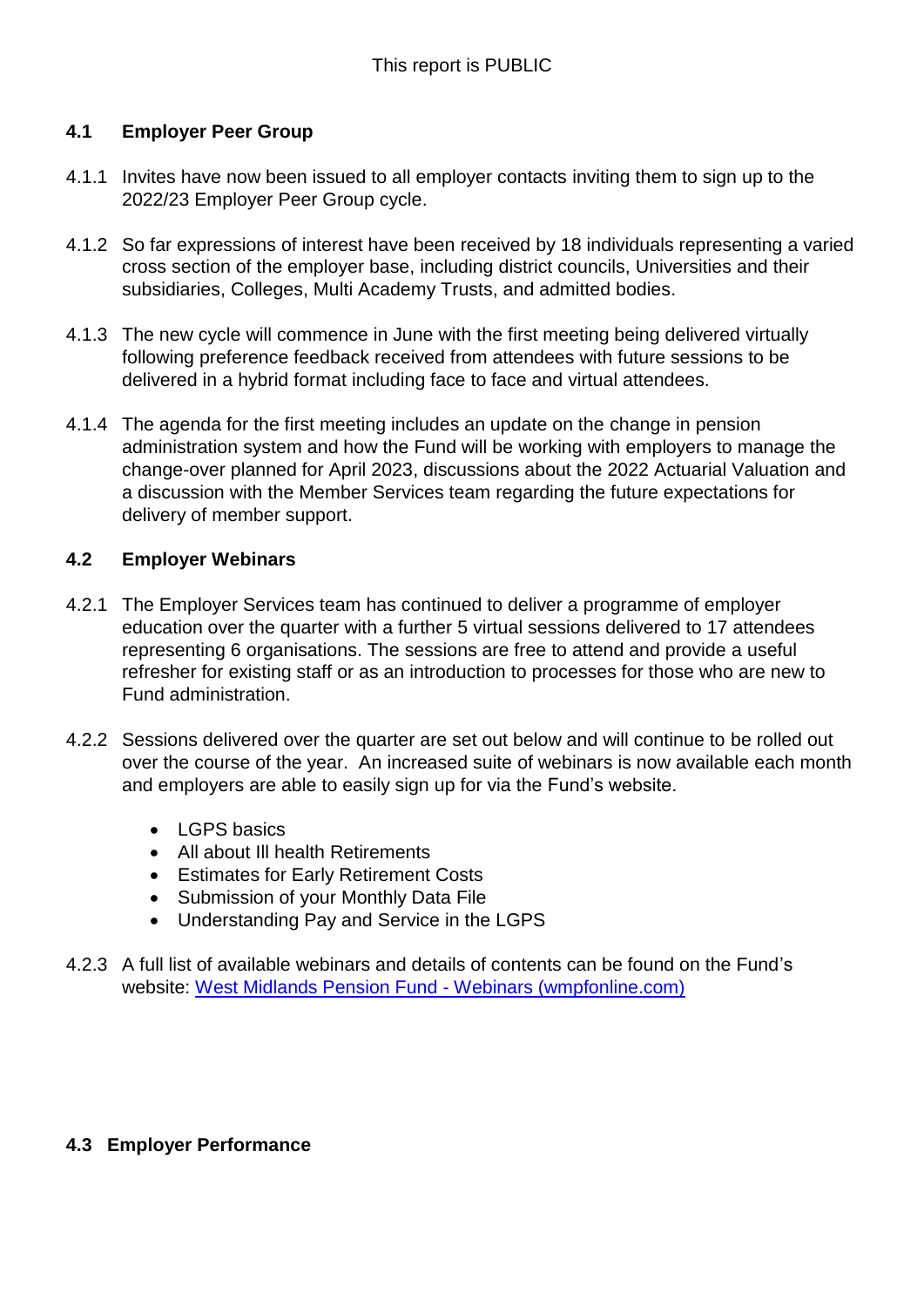- 4.3.1 Utilising the virtual working arrangements that have been in place, the Employer Services team have continued to hold performance meetings with various employers throughout the period. Employer performance is assessed in line with the Fund's Pension Administration Strategy (PAS).
- 4.3.2 During the period the Fund held **21** feedback and performance meetings with a number of major and smaller employers and also with 2 third-party payroll providers. Collectively these employers and payroll service providers are responsible for submitting the data to the Fund for almost **300** organisations servicing over **70,000** active members (equal to over 60% of the Fund's total active membership).
- 4.3.3 The work and engagement that has taken place with these employers in collaboration with colleagues from the Fund's finance, data and operation teams has contributed towards the increased availability of Annual Benefit Statements for members and ensures data positions are reviewed and cleansed for accuracy ahead of 2022 Actuarial Valuation this year.

## 4.4.1 **McCloud: Employer Support**

- 4.4.2 Requirements for the McCloud remedy continue to be discussed with our employers and/or their payroll providers as part of the regular performance engagement meetings detailed above or in other day to day engagement.
- 4.4.3 In addition to the vast amount of comprehensive online McCloud support Tools (including an FAQ's document, sample files, checklists, a file checker, reports, and other resources) that have been produced by the Fund to help employers, the Employer Services team continues to offer dedicated support to employers to assist with their compliance to the McCloud data requirements.
- 4.4.4 During the period **17** meetings were held (virtually and face to face) with **11** employers to provide support and guidance with the submission of data. To date over **520**, almost **70%,** of eligible employers have submitted the data required to 2021.
- 4.4.5 Further analysis is being undertaken on those employers who have consistently remained unresponsive to the Funds offers of support and who are currently deemed non complaint with the Fund's requirements for McCloud. A letter will be issued to such organisations aligned to the Fund's escalation policy clearly setting out the implications of non-compliance, with particular reference to the potential impact on member benefits.

## **4.5 2022 Actuarial Valuation: Employer Support**

4.5.1 Ahead of the 2022 actuarial valuation cycle commencing from 1st April 2022, employer support planning began during the period. Several support tools and engagement sessions have been incorporated into the project's communication plan and further detail is provided in the Actuarial Valuation Update report.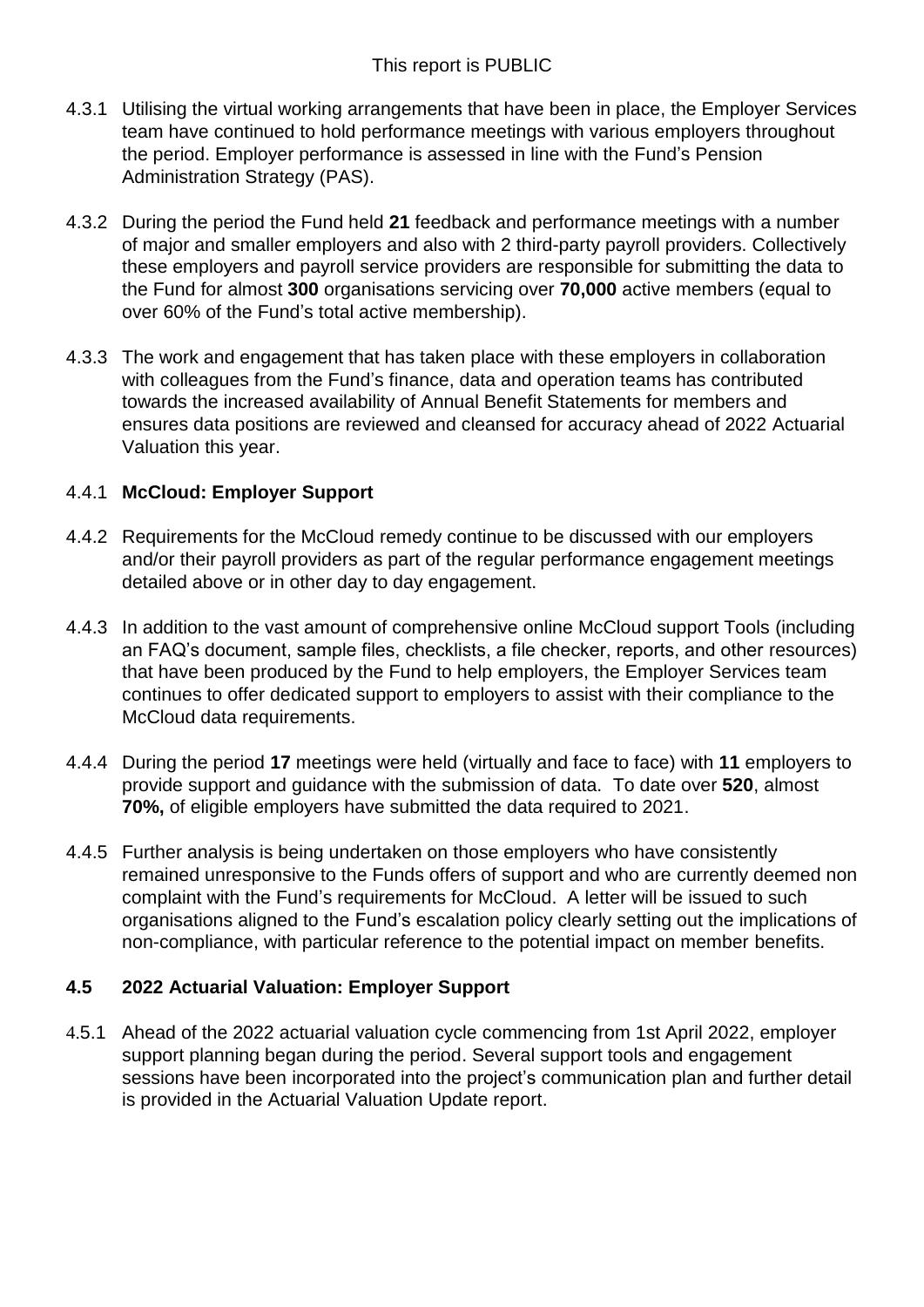- 4.5.2 Linked to the 2022 valuation process, all employers have now received their annual Employer Health Check. This annual check provides an opportunity for employers to review the following items of key data held by the Fund:
	- **Active membership profile** employers are asked to check that all members in employment are listed and that any leavers are submitted to the Fund to ensure the accuracy of active member records ahead of the triennial review,
	- **Employer contacts**  in order that the Fund can effectively communicate with employers it is vital that current and accurate contact information is maintained,
	- **Employer hub access** a vital check that the correct individuals have access to the member data viewable through the online self-serve hub
- 4.5.3 This year's check is entirely self-serve with employers able to access all of the above information via downloadable reports on the Employer Hub before completing a short survey. Feedback on response rates and resultant actions will be provided in future reports.
- 4.5.4 Also aligned to the Fund's valuation cycle, employers have received information and a questionnaire to support the Fund's covenant review. Completion of the survey is required by the Fund to assess an organisations current position as part of its ongoing covenant monitoring programme and, over 2022/23, to consider contribution requirement stemming from the actuarial valuation.

## **5.0 Bi-annual employer events**

- 5.1 During this reporting period, the Fund did plan on delivering a face-to-face Annual General Meeting (AGM). However, due to changing government guidelines and challenges in facilitating and attending large group meetings at this time this was replaced with a e-mailed e-book, providing our employers with an "Employer update" on developing member engagement, topical regulatory matters and the Fund office relocation through a series of short articles and videos.
- 5.2 Preparations are currently being made to deliver the Funds face to face Mid-Year Review on the 12 July 2022 at the Fund offices. An invite will be sent shortly to ask attendees to "Save the date" and all members of the Fund's Governing Bodies have also been invited to attend.

## **6.0 Future engagement**

- 6.1 As part of the Fund's hard to reach project to target members who may not normally be able to access our services due to the nature of their work and location, from March to June 2022 the Member Services Team will be focusing on targeting members who work in green space areas including park offices across the region.
- 6.2 Following the Fund's move to new offices from April 2022, bulk emails, updates in newsletters, articles in benefit statements and information have been placed on the website to inform our members of our new location and how accessible we now are to local transport links.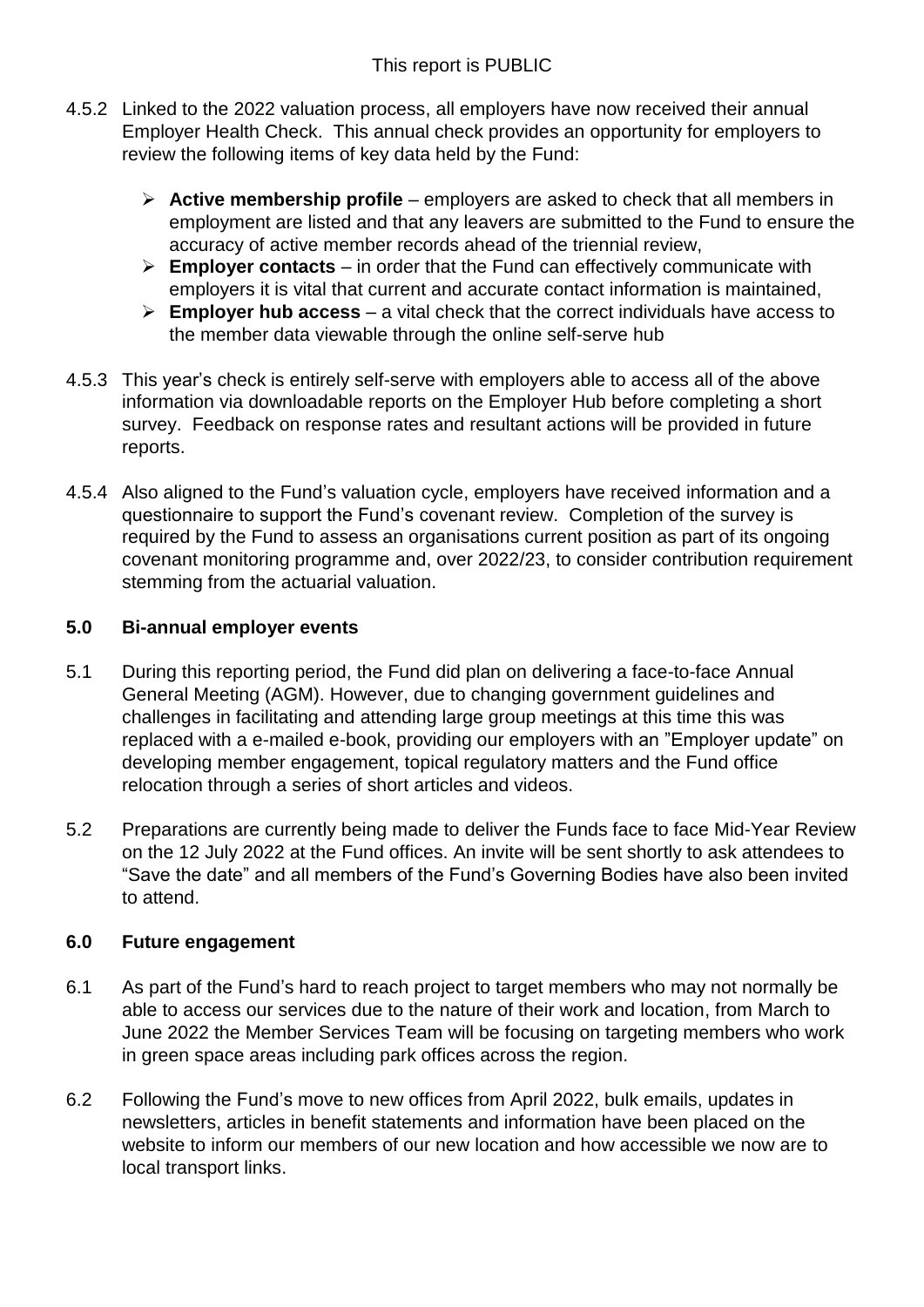- 6.3 Progress is underway to issue members with their deferred benefits statement 2022. This year not only will we be advising members via email that their statement is online, but we will also be trialling a text message service, where members for whom we hold a valid mobile number will also now receive a SMS notification.
- 6.4 In May 2022 the Fund undertook a verification exercise of its overseas deferred scheme members to ensure accurate and up to date details are held on our systems.
- 6.5 In April 2022, in-line with the Customer Engagement Plan we delivered **10** deferred LGPS webinars to **324** attendees to ensure that our services are accessible to members who have previously left the scheme and have the opportunity for support and guidance with planning their retirement.
- 6.6 The Fund delivered our first **2** "induction" webinars in May to **128** attendees. Due to the success of this piece of engagement, plans will be made to repeat this process on a quarterly basic to ensure all future new joiners of the scheme receive an email to give them the opportunity to attend an induction webinar.

## **7.0 Engagement with The Prudential**

- 7.1 Further to concerns in relation to Prudential's operational challenges and associated customer service, heightened escalation and engagement has continued with Prudential. The aim was to resolve all outstanding member issues and seek clarification and commitment on adhering to service level agreements. The Fund also raised concerns surrounding significant delays in issuing members with annual benefit statements for 2021 and to seek assurance for timelines for 2022. The Fund has shared experiences with the LGA and Scheme Advisory Board (SAB) to enable and inform their engagement with Prudential at a national level.
- 7.2 The LGPS SAB met with Prudential in January with regards to the operational difficulties being faced by administering authorities and it was agreed that the Prudential would provide a communication to explain the background to the various issues, the steps that have and are being taken to remedy the situation and expected timescale before normal service is resumed. Appendix C provides a copy of this letter and we continue to monitor member experience and escalate individual cases as required to mitigate the impact on Fund members.

## **8.0 Financial implications**

8.1 There are no financial implications associated with this report.

## **9.0 Legal implications**

- 9.1 There are no legal implications associated with this report.
- **10.0 Equalities implications**